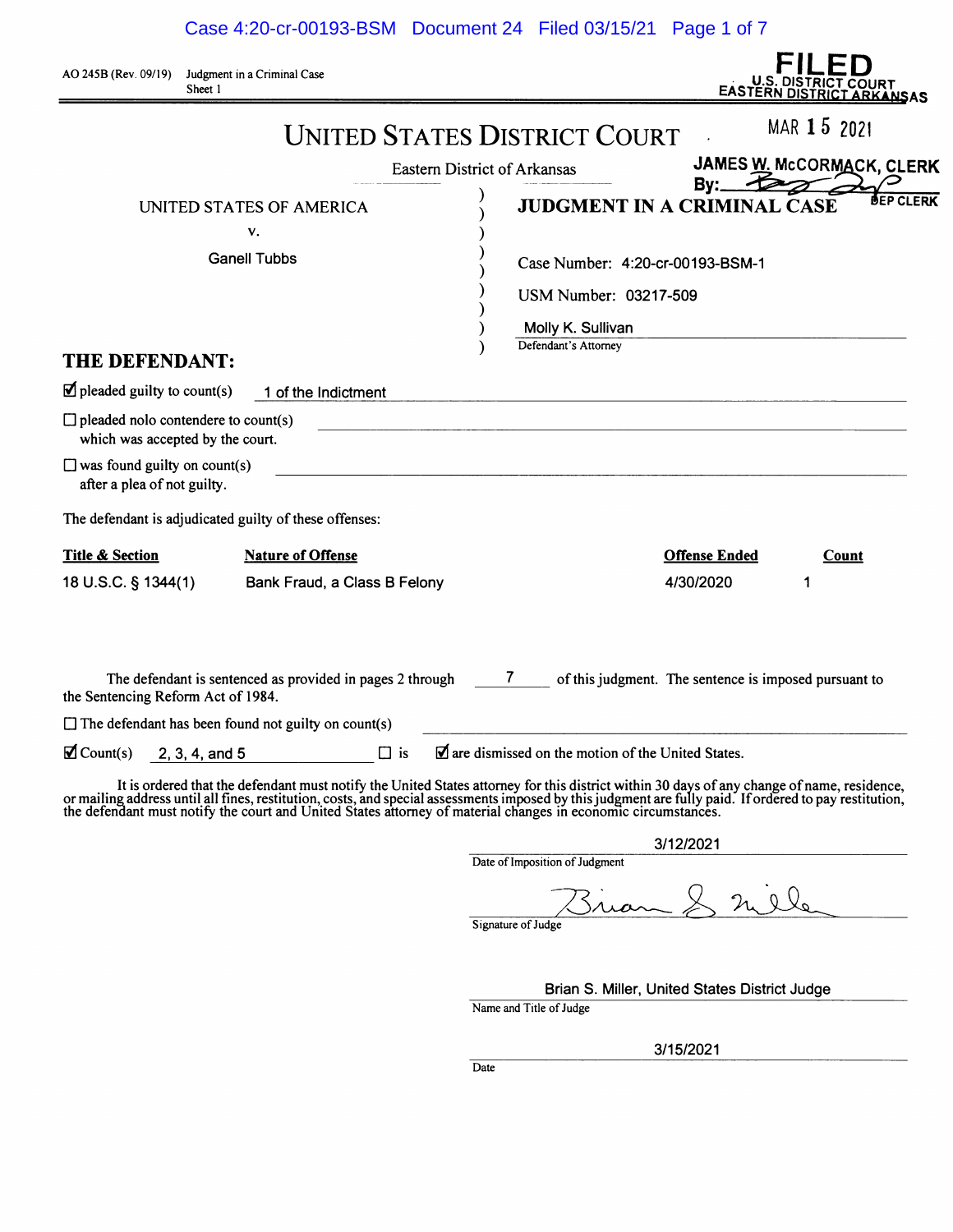AO 245B (Rev. 09/19) Judgment in Criminal Case Sheet  $2$  - Imprisonment

DEFENDANT: Ganell Tubbs CASE NUMBER: 4:20-cr-00193-BSM-1 Judgment - Page --- 2 of 7

# **IMPRISONMENT**

The defendant is hereby committed to the custody of the Federal Bureau of Prisons to be imprisoned for a total term of: 41 months.

| Ń  | The court makes the following recommendations to the Bureau of Prisons:<br>Imprisonment recommended at Aliceville, Alabama.<br>Mental health counseling, educational, and vocational programs recommended during imprisonment. |                                                                                                                                                                                                                                                                                                         |  |  |
|----|--------------------------------------------------------------------------------------------------------------------------------------------------------------------------------------------------------------------------------|---------------------------------------------------------------------------------------------------------------------------------------------------------------------------------------------------------------------------------------------------------------------------------------------------------|--|--|
| П  | The defendant is remanded to the custody of the United States Marshal.                                                                                                                                                         |                                                                                                                                                                                                                                                                                                         |  |  |
|    | The defendant shall surrender to the United States Marshal for this district:                                                                                                                                                  |                                                                                                                                                                                                                                                                                                         |  |  |
|    | $\Box$ a.m.<br>$\Box$ p.m.<br>$\Box$<br>at<br>on                                                                                                                                                                               | the contract of the contract of the contract of the contract of the contract of                                                                                                                                                                                                                         |  |  |
|    | $\Box$ as notified by the United States Marshal.                                                                                                                                                                               |                                                                                                                                                                                                                                                                                                         |  |  |
| M  | The defendant shall surrender for service of sentence at the institution designated by the Bureau of Prisons:                                                                                                                  |                                                                                                                                                                                                                                                                                                         |  |  |
|    | before 2 p.m. on<br>4/26/2021<br>$\Box$<br><u> 1989 - Johann Barbara, politik politik (</u> † 1920)                                                                                                                            |                                                                                                                                                                                                                                                                                                         |  |  |
|    | $\Box$ as notified by the United States Marshal.                                                                                                                                                                               |                                                                                                                                                                                                                                                                                                         |  |  |
|    | as notified by the Probation or Pretrial Services Office.<br>$\Box$                                                                                                                                                            |                                                                                                                                                                                                                                                                                                         |  |  |
|    | <b>RETURN</b><br>I have executed this judgment as follows:                                                                                                                                                                     |                                                                                                                                                                                                                                                                                                         |  |  |
| at | with a certified copy of this judgment.                                                                                                                                                                                        | $\mathfrak{g}$ to the contract of $\mathfrak{g}$ and $\mathfrak{g}$ and $\mathfrak{g}$ and $\mathfrak{g}$ and $\mathfrak{g}$ and $\mathfrak{g}$ and $\mathfrak{g}$ and $\mathfrak{g}$ and $\mathfrak{g}$ and $\mathfrak{g}$ and $\mathfrak{g}$ and $\mathfrak{g}$ and $\mathfrak{g}$ and $\mathfrak{g}$ |  |  |
|    |                                                                                                                                                                                                                                | UNITED STATES MARSHAL                                                                                                                                                                                                                                                                                   |  |  |

By \_\_\_\_\_\_\_\_\_\_\_\_\_\_\_\_\_\_\_\_DEPUTY UNITED STATES MARSHAL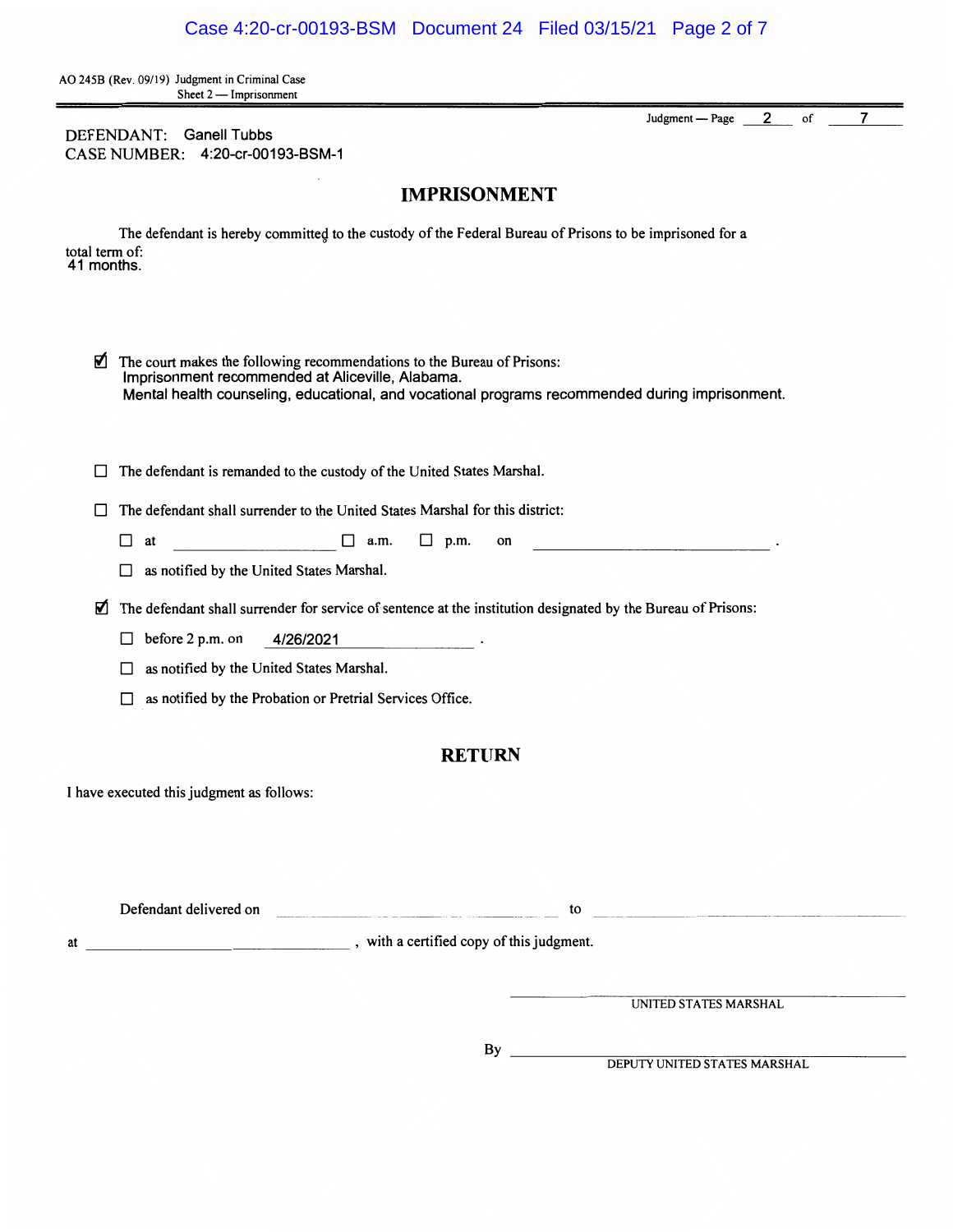AO 2458 (Rev. 09/19) Judgment in a Criminal Case Sheet 3 - Supervised Release

#### DEFENDANT: Ganell Tubbs CASE NUMBER: 4:20-cr-00193-BSM-1

Judgment-Page 3 of

### **SUPERVISED RELEASE**

Upon release from imprisonment, you will be on supervised release for a term of:

2 years.

#### **MANDATORY CONDITIONS**

- 1. You must not commit another federal, state or local crime.
- 2. You must not unlawfully possess a controlled substance.
- 3. You must refrain from any unlawful use of a controlled substance. You must submit to one drug test within 15 days of release from imprisonment and at least two periodic drug tests thereafter, as determined by the court.
	- $\Box$  The above drug testing condition is suspended, based on the court's determination that you pose a low risk of future substance abuse. *(check* if *applicable)*
- 4.  $\Box$  You must make restitution in accordance with 18 U.S.C. §§ 3663 and 3663A or any other statute authorizing a sentence of restitution. *(check* if *applicable)*
- 5. ~ You must cooperate in the collection of DNA as directed by the probation officer. *(check* if *applicable)*
- 6. D You must comply with the requirements of the Sex Offender Registration and Notification Act (34 U.S.C. § 20901, *et seq.)* as directed by the probation officer, the Bureau of Prisons, or any state sex offender registration agency in the location where you reside, work, are a student, or were convicted of a qualifying offense. *(check* if *applicable)*
- 7. D You must participate in an approved program for domestic violence. *(check* if *applicable)*

You must comply with the standard conditions that have been adopted by this court as well as with any other conditions on the attached page.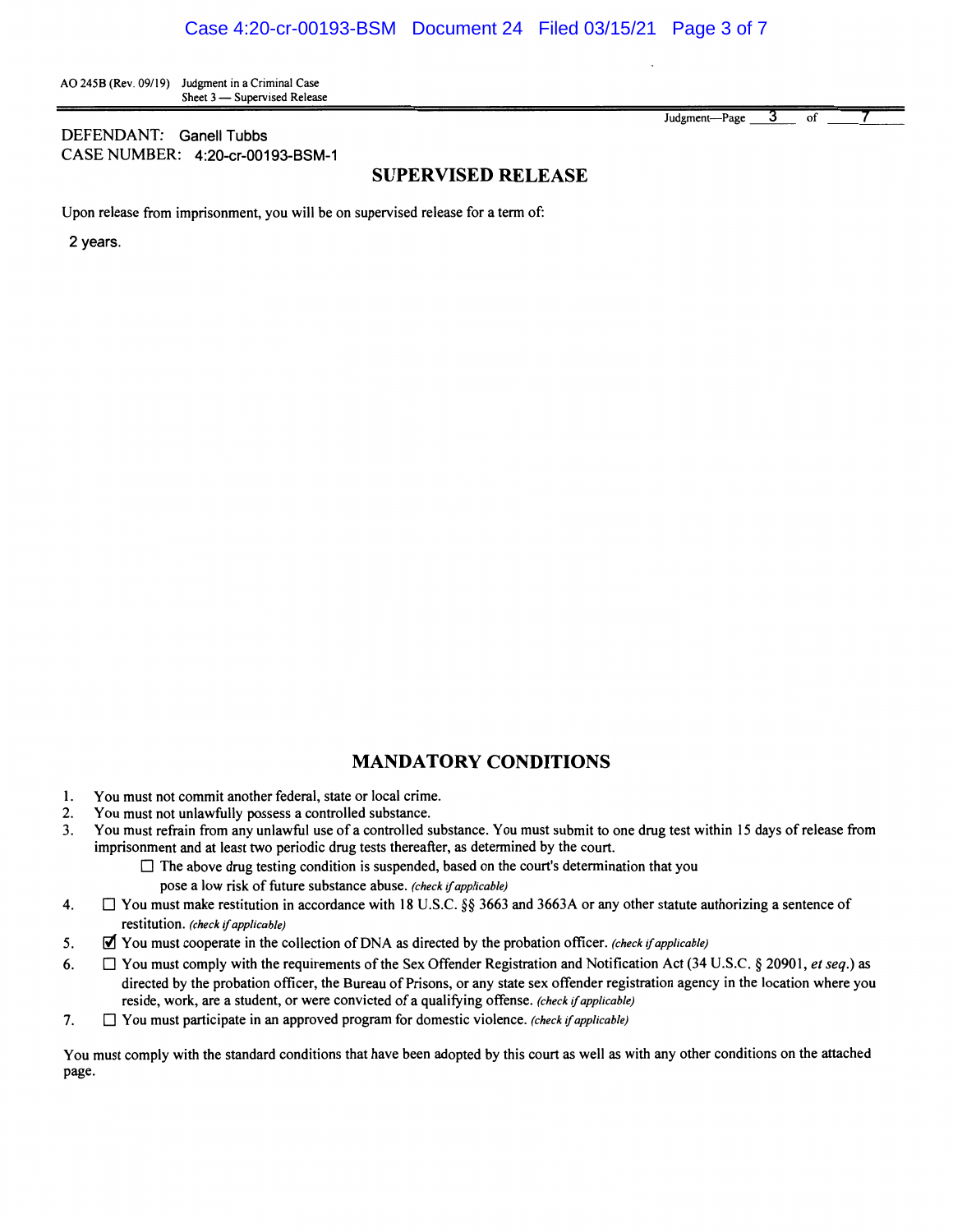AO 245B (Rev. 09/19) Judgment in a Criminal Case Sheet 3A - Supervised Release

| Judgment-Page |  |  |
|---------------|--|--|
|               |  |  |

DEFENDANT: Ganell Tubbs CASE NUMBER: 4:20-cr-00193-BSM-1

## **STANDARD CONDITIONS OF SUPERVISION**

As part of your supervised release, you must comply with the following standard conditions of supervision. These conditions are imposed because they establish the basic expectations for your behavior while on supervision and identify the minimum tools needed by probation officers to keep informed, report to the court about, and bring about improvements in your conduct and condition.

- I. You must report to the probation office in the federal judicial district where you are authorized to reside within 72 hours of your release from imprisonment, unless the probation officer instructs you to report to a different probation office or within a different time frame.
- 2. After initially reporting to the probation office, you will receive instructions from the court or the probation officer about how and when you must report to the probation officer, and you must report to the probation officer as instructed.
- 3. You must not knowingly leave the federal judicial district where you are authorized to reside without first getting permission from the court or the probation officer.
- 4. You must answer truthfully the questions asked by your probation officer.
- 5. You must live at a place approved by the probation officer. If you plan to change where you live or anything about your living arrangements (such as the people you live with), you must notify the probation officer at least 10 days before the change. If notifying the probation officer in advance is not possible due to unanticipated circumstances, you must notify the probation officer within 72 hours of becoming aware of a change or expected change.
- 6. You must allow the probation officer to visit you at any time at your home or elsewhere, and you must permit the probation officer to take any items prohibited by the conditions of your supervision that he or she observes in plain view.
- 7. You must work full time (at least 30 hours per week) at a lawful type of employment, unless the probation officer excuses you from doing so. If you do not have full-time employment you must try to find full-time employment, unless the probation officer excuses you from doing so. If you plan to change where you work or anything about your work (such as your position or your job responsibilities), you must notify the probation officer at least IO days before the change. If notifying the probation officer at least 10 days in advance is not possible due to unanticipated circumstances, you must notify the probation officer within 72 hours of becoming aware of a change or expected change.
- 8. You must not communicate or interact with someone you know is engaged in criminal activity. If you know someone has been convicted of a felony, you must not knowingly communicate or interact with that person without first getting the permission of the probation officer.
- 9. If you are arrested or questioned by a law enforcement officer, you must notify the probation officer within 72 hours.
- l 0. You must not own, possess, or have access to a firearm, ammunition, destructive device, or dangerous weapon (i.e., anything that was designed, or was modified for, the specific purpose of causing bodily injury or death to another person such as nunchakus or tasers). 11. You must not act or make any agreement with a law enforcement agency to act as a confidential human source or informant without
- first getting the permission of the court.
- 12. If the probation officer determines that you pose a risk to another person (including an organization), the probation officer may require you to notify the person about the risk and you must comply with that instruction. The probation officer may contact the person and confirm that you have notified the person about the risk.
- 13. You must follow the instructions of the probation officer related to the conditions of supervision.

### **U.S. Probation Office Use Only**

A U.S. probation officer has instructed me on the conditions specified by the court and has provided me with a written copy of this judgment containing these conditions. For further information regarding these conditions, see *Overview of Probation and Supervised Release Conditions,* available at: www.uscourts.gov.

Defendant's Signature Defendant's Signature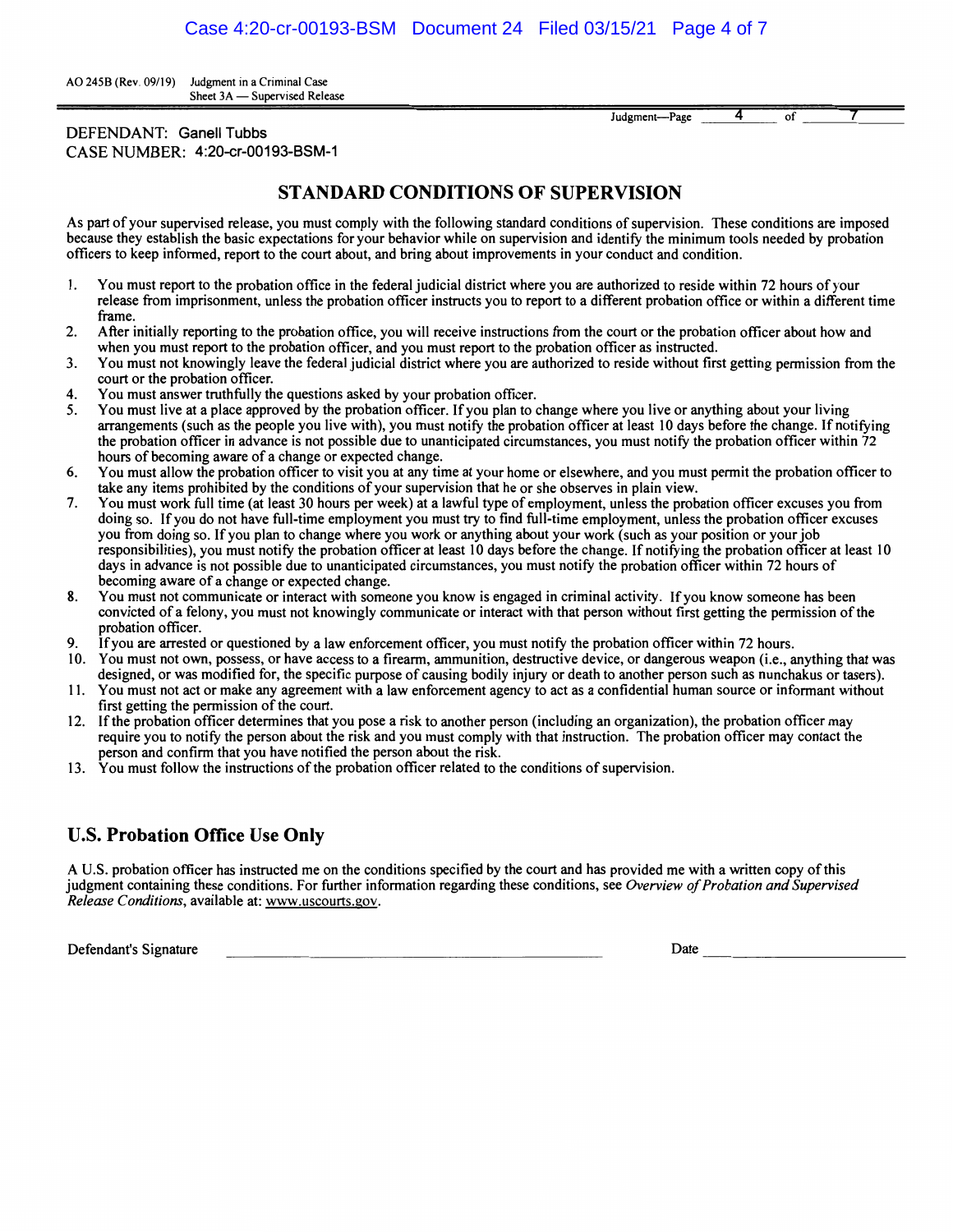AO 245B (Rev. 09/19) Judgment in a Criminal Case Sheet 3B - Supervised Release

> Judgment-Page 5 of 7

DEFENDANT: Ganell Tubbs CASE NUMBER: 4:20-cr-00193-BSM-1

## **ADDITIONAL SUPERVISED RELEASE TERMS**

14. You must participate in a mental health treatment program under the guidance and supervision of the probation office. You must pay for the cost of treatment at the rate of \$10 per session, with the total cost not to exceed \$40 per month, based on ability to pay as determined by the probation office. In the event you are financially unable to pay for the cost of treatment, the co-pay requirement will be waived.

15. You must provide the probation officer with access to any requested financial information (including unexpected financial gains) and authorize the release of any financial information. The probation office may share financial information with the U.S. Attorney's Office.

16. You must not incur new credit charges or open additional lines of credit without the approval of the probation officer unless all criminal penalties have been satisfied.

17. Pursuant to the Mandatory Victims Restitution Act of 1996, you must pay restitution in the amount of \$14,000 to the U.S. District Clerk. Restitution will be disbursed to the Small Business Administration. Restitution is due immediately, and any unpaid balance will be payable during incarceration. During incarceration, you must pay 50 percent per month of all funds that are available to you. Beginning the first month of supervised release, payments will be 10 percent per month of your monthly gross income per month.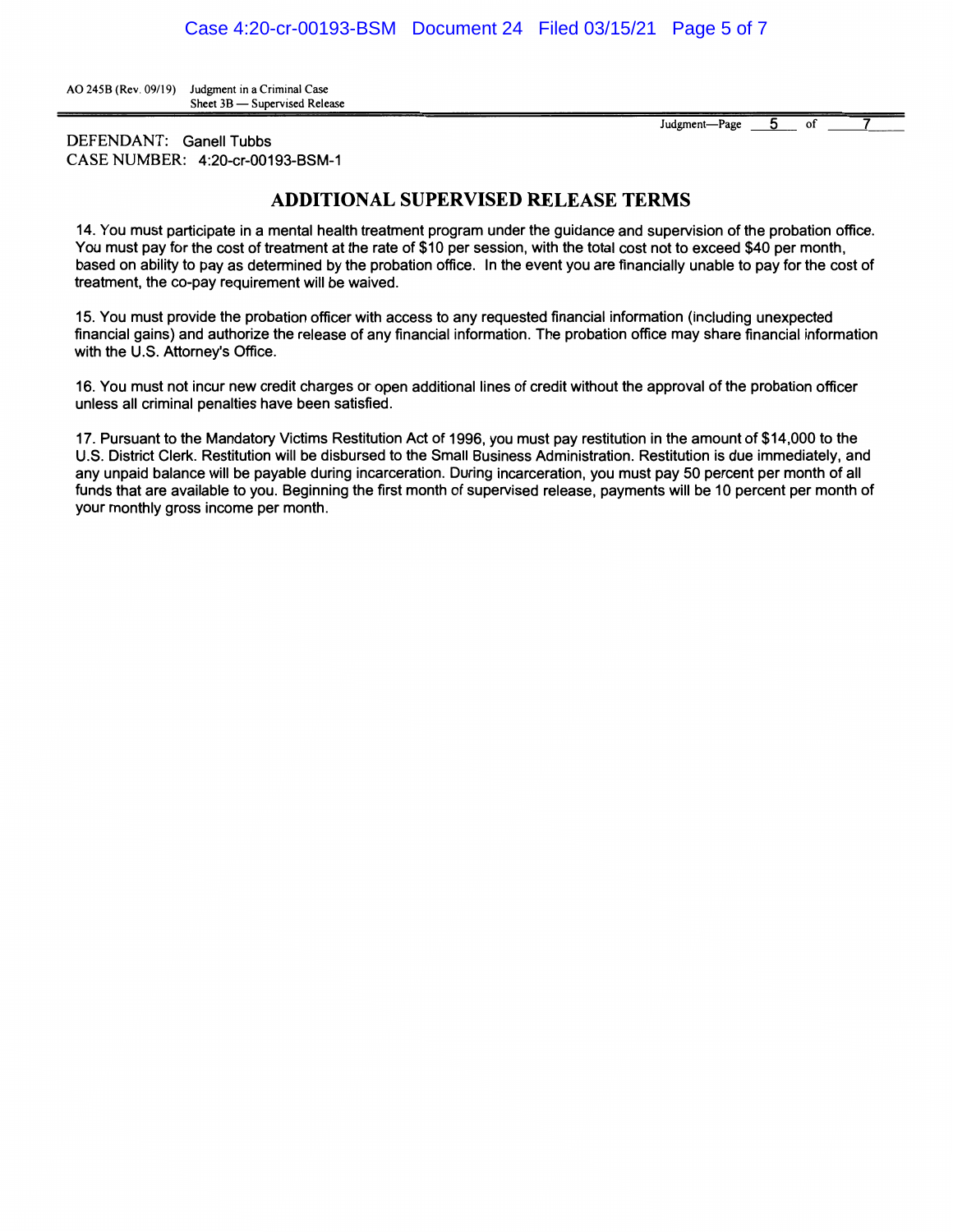AO 245B (Rev. 09/19) Judgment in a Criminal Case Sheet 5 - Criminal Monetary Penalties

DEFENDANT: Ganell Tubbs CASE NUMBER: 4:20-cr-00193-BSM-1

# **CRIMINAL MONETARY PENALTIES**

Judgment- Page 6

of  $\overline{\phantom{0}}$  7

The defendant must pay the total criminal monetary penalties under the schedule of payments on Sheet 6.

| <b>JVTA</b> Assessment**<br>Fine<br><b>AVAA Assessment*</b><br><b>Restitution</b><br>Assessment<br>0.00<br>\$0.00<br>\$0.00<br>\$14,000.00<br>100.00<br><b>TOTALS</b> |  |
|-----------------------------------------------------------------------------------------------------------------------------------------------------------------------|--|
|-----------------------------------------------------------------------------------------------------------------------------------------------------------------------|--|

 $\Box$  The determination of restitution is deferred until . An *Amended Judgment in a Criminal Case (AO 245C)* will be entered after such determination.

 $\blacksquare$  The defendant must make restitution (including community restitution) to the following payees in the amount listed below.

If the defendant makes a partial payment, each payee shall receive an approximately proportioned payment, unless specified otherwise in the priority order or percentage payment column below. However, pursuant to 18 U.S.C. § 3664(i), all nonfederal victims must be paid before the United States is paid.

| Name of Payee                        | Total Loss*** | <b>Restitution Ordered</b> | <b>Priority or Percentage</b> |
|--------------------------------------|---------------|----------------------------|-------------------------------|
| <b>Small Business Administration</b> | \$14,000.00   | \$14,000.00                |                               |

**TOTALS** \$ 14,000.00 \$ 14,000.00

 $\Box$  Restitution amount ordered pursuant to plea agreement \$

- $\Box$  The defendant must pay interest on restitution and a fine of more than \$2,500, unless the restitution or fine is paid in full before the fifteenth day after the date of the judgment, pursuant to 18 U.S.C. § 3612(f). All of the payment options on Sheet 6 may be subject to penalties for delinquency and default, pursuant to 18 U.S.C. § 3612(g).
- $\Box$  The court determined that the defendant does not have the ability to pay interest and it is ordered that:

 $\Box$  the interest requirement is waived for the  $\Box$  fine  $\Box$  restitution.

 $\Box$  the interest requirement for the  $\Box$  fine  $\Box$  restitution is modified as follows:

<sup>\*</sup> Amy, Vicky, and Andy Child Pornography Victim Assistance Act of 2018, Pub. L. No. 115-299.<br>\*\* Justice for Victims of Trafficking Act of 2015, Pub. L. No. 114-22.<br>\*\*\* Findings for the total amount of losses are required u